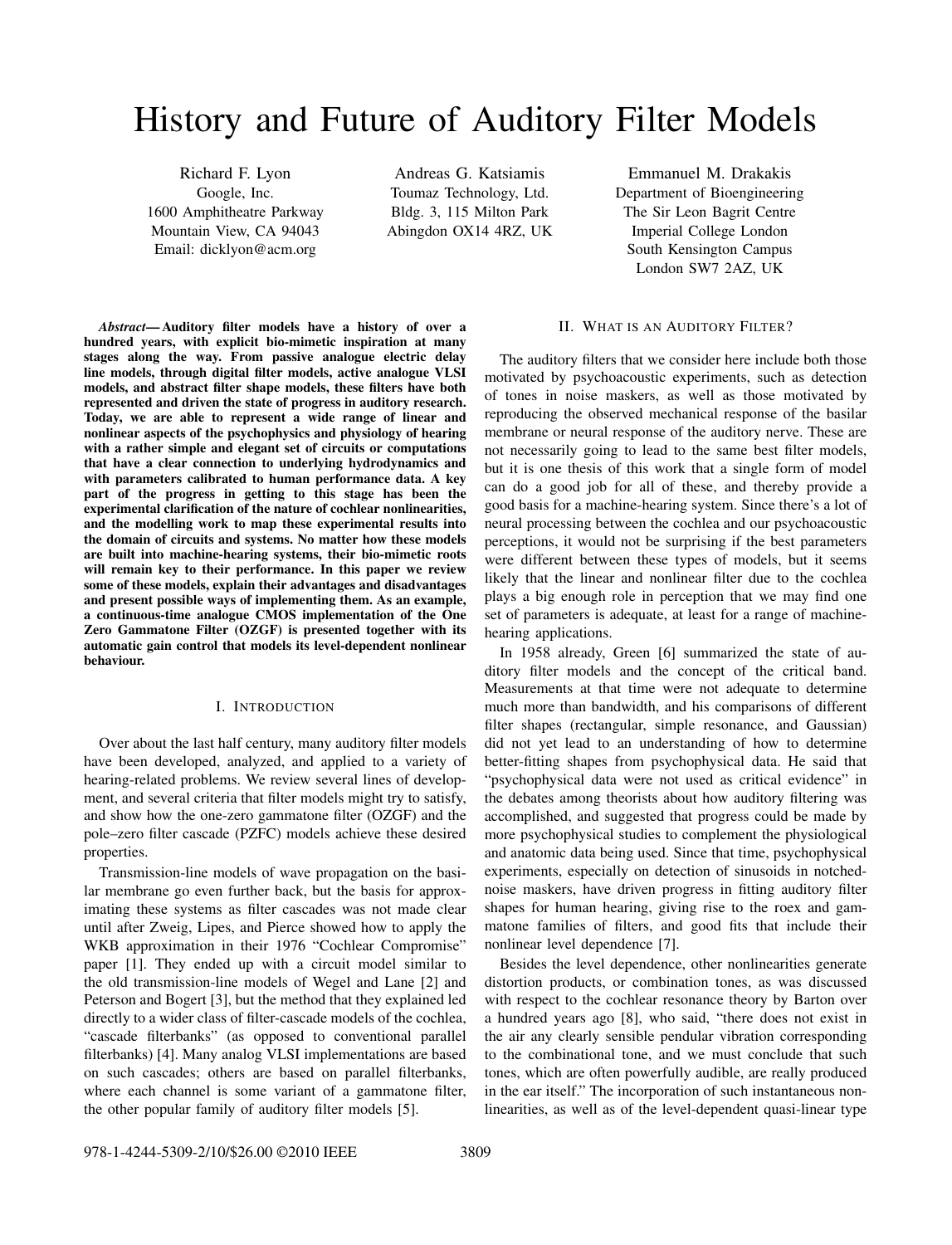of nonlinearity, has been an ongoing theme in the development of auditory filter models.

By auditory filter we mean to include the whole range, from simple linear symmetric critical band concepts through models of nonlinear wave propagation in the cochlea, but especially those models that can be efficiently implemented and applied to problems in human and machine hearing, or to other signal analysis problems.

# III. RESONANCE AS A PRIMITIVE AUDITORY FILTER

The resonance theory of cochlear function, developed by Helmholtz but widely discussed for two hundred years before that [9], [10], uses a damped harmonic oscillator, or simple resonance—a "single-tuned filter" that can be represented with one complex-conjugate pair of poles, and optionally a zero at DC. While neither (all-pole nor pole–zero) simple resonance is exactly symmetric, they are often approximated by Terman's symmetric "universal resonance curve" [11], [12]:

$$
|H(f)| = \frac{1}{\sqrt{1 + (\Delta f/\alpha)^2}}
$$

where  $\alpha$  is the frequency deviation to the half-power point.

The simple resonance has been frequently tried, and often rejected, as a model of auditory filtering. For example, the "single-tuned filter" or "universal resonance curve" has been explicitly applied to critical bands and auditory models by Schafer et al. [13], by Tanner, Swets, and Green [14], and by Patterson [15]; Patterson found the skirts of this filter shape to be not steep enough, and the peak too sharp.

A cascade of several such resonances is a good approximation—at least, not too far from the center frequency—for many of the gammatone-like and filtercascade-family models. Patterson had earlier used the square of that symmetric function [16], effectively approximating an order-2 gammatone. With multiple resonances in cascade, the skirts get steeper faster than the peak gets sharper, so this structure addresses the basic limitation of the simple resonance shape.

A cascade of very many simple resonances makes a filter that approaches a Gaussian transfer function shape—that is, the Gaussian is the limit of gammatone filters of high order. Tanner et al. had introduced that shape as a potential auditory filter [14], and Patterson [15] observed that the skirts of the Gaussian fall much too fast to be realistic; he thereby defined the extremes between which a good auditory filter shape was to be sought. All of the filter models we address in this paper fall into this middle ground, between a resonance and a Gaussian.

#### IV. THREE LINES OF AUDITORY FILTER DEVELOPMENT

Three lines of auditory filter development have led to three widely-used families of filter models: (1) the rounded exponential (roex) family; (2) the gammatone family, including gammachirp and all-pole variants; and (3) the filter cascades, both all-pole and pole–zero variants. Each family has good properties, and applications for which it provides a useful solution.



Fig. 1. A range of auditory filter model shapes, from simple resonators (*N*=1) to Gaussian, including symmetric (dotted) and asymmetric (dashed) gammatone-family, and symmetric roex filters; all illustrated filter shapes except the  $p = 30$  roex are matched for curvature at the peak, for nearlyequal 3 dB bandwidth. In the semi-log plot, the Gaussian is parabolic and the roex(p) has nearly straight-line skirts.

An important use of auditory filter models is to support applications in which full filterbanks efficiently process real sounds; these applications motivate and benefit from the filtercascade family of models, since these models minimize the total computational complexity of a filterbank, as opposed to the complexity of a single auditory filter channel. Their structural efficiency is the reason that the filter cascades have been the basis for most work in analog VLSI hearing models.

The roex family is useful mostly as a descriptive model, a way to parameterize and describe the shape of an auditory filter's magnitude transfer function; it has no corresponding phase, no time-domain equivalent, and no "runnable" implementation.

The gammatone-family filters bridge the other two families, being useful as filter shape descriptions, but also implementable as real analog or digital filters to process sounds. The basic gammatone, while very popular, is not particularly accurate or controllable in the ways we would want, but its variations, the gammachirp filter (GCF) [17] and the all-pole and one-zero gammatone filters (APGF and OZGF) [18], [19], are much better in these respects.

Nonlinear extensions of these families of linear filter models are also very important.

#### V. A FEW REPRESENTATIVE AUDITORY FILTER MODELS

Within the three families, we delineate nine specific filter models to discuss further, to see how they rate on various measures, and to position the OZGF and the PZFC as the most effective auditory models for machine-hearing applications.

#### *A. Three roex Filters*

The rounded exponential or roex filters can be seen as an effort to turn the "cartoon" of a triangular filter shape into something quantitatively reasonable, by rounding the peak and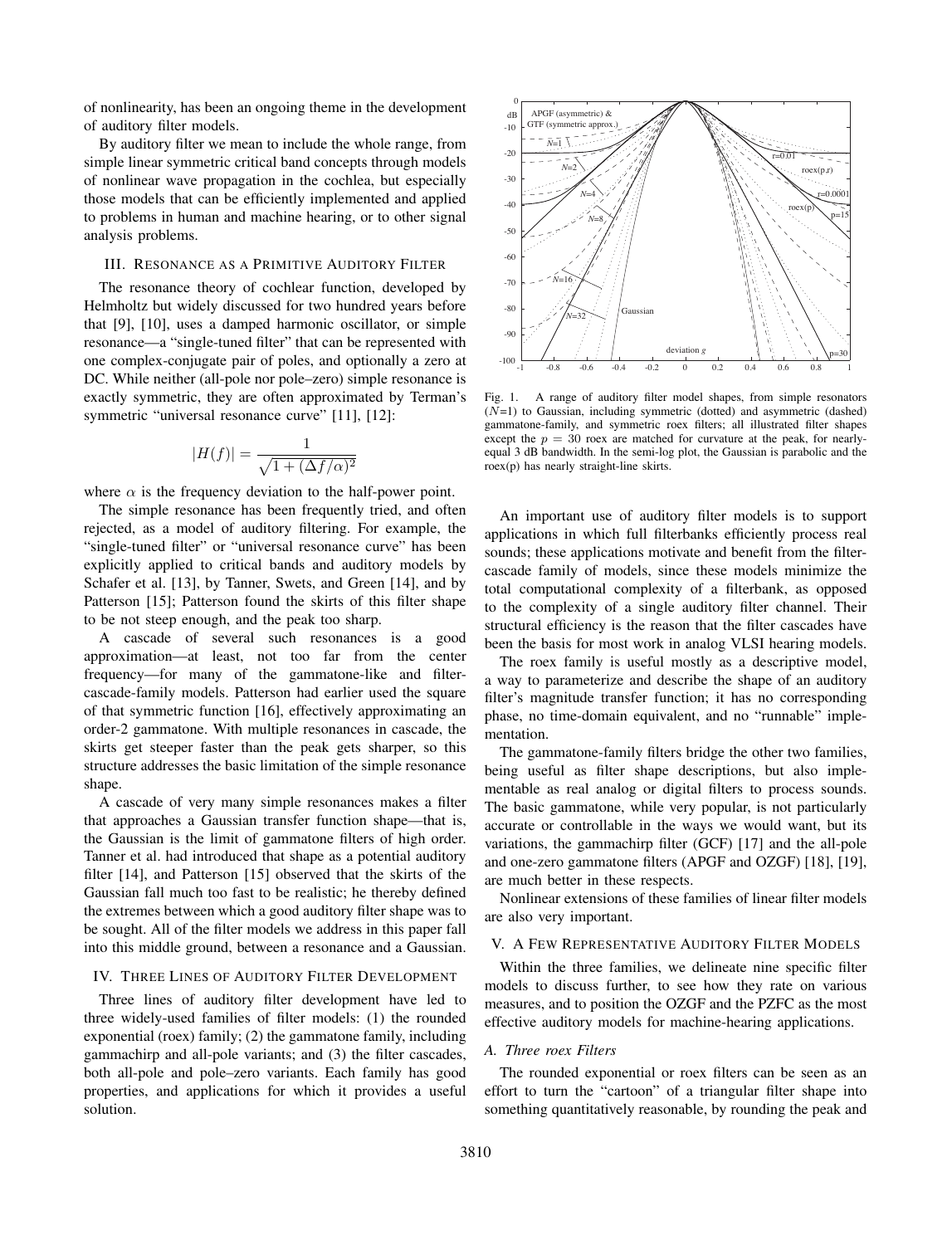specifying the skirt shape in terms of frequency deviation from the peak frequency.

The roex(p) filter has just one shape parameter, essentially a bandwidth. The roex $(p,r)$  adds a parameter to control the skirt shape (so does the roex $(p,t)$ , but it's not significantly different nor widely used, so we skip it). Finally, to get asymmetry, different p parameters for the low side and high side allow control of asymmetry in the roex(pl, pu, r) filter.

There are further roex variations that we won't discuss specifically, such as the roex $(p, w, t)$  and a two-sided version of it with six parameters. These variations can provide more shape control, but are not qualitatively different from the others in their properties. Rosen et al. [20] have expressed the opinion that these parameterizations may be *too* flexible.

## *B. Four Gammatone-Family Filters*

The gammatone filter (GTF) has been hugely popular, mostly due to its simple description in the time domain as a gamma-distribution envelope times a tone. It has been implemented (made runnable) through a number of methods and approximations, but usually not in the most straightforward way based on its Laplace-domain pole–zero decomposition, since that decomposition was not widely understood until at least the mid 1990s. The GTF has an inherently very nearly symmetric frequency response, which is not a great match to auditory data, but has better peak/skirt shape than the roex filters.

The gammachirp filter (GCF) [17] is a generalization of the GTF that allows a realistic and controllable frequency-domain asymmetry, and a corresponding realistic time-domain "chirping", or a "glide" in the instantaneous frequency of its impulse response. But it does not have a pole–zero decomposition, and needs other approximations in its implementation.

The all-pole gammatone filter (APGF) is another approach to providing a realistic asymmetry, while at the same time simplifying the Laplace-domain description and implementation of the GTF. The APGF has been used as an approximation for implementing the GTF [21], [22], but has advantages of its own [19].

The one-zero gammatone filter (OZGF) is a slight generalization of the APGF that by adding a single real zero in the Laplace domain achieves good control of the low-frequency tail shape [19], [23].

## *C. Two Filter Cascades*

The all-pole filter cascade (APFC) [19], [24] is the popular basis for silicon cochlea work; it is closely related to the allpole gammatone filter. This type of cascade typically has not enough high-side sharpness, and has an unrealistically long delay if tuned for reasonable frequency-domain shape.

The pole–zero filter cascade (PZFC, the "two-pole, twozero sharper" filter stage in [4]) has a much more realistic response in both time and frequency domains, due to its closer similarity to the underlying wave mechanics, and is not much more complicated. The additional degrees of freedom from the placement of a zero pair near the pole pair allows the tailoring of response properties, such as the delay and highside steepness of the filter, while retaining the other desirable features of the all-pole filters.

# VI. TEN GOOD PROPERTIES FOR AUDITORY FILTER MODELS

Auditory filter models will ideally fulfill a variety of roles, requiring a variety of good properties, some of which include:

1. Simplicity of description: different types of filter models are simple in different domains.

2. Bandwidth control: the zero-order feature of an auditory filter is its bandwidth, which should be modeled as a function of the characteristic frequency of the cochlear place that it represents, and also as a function of sound level.

3. Realistic and controllable relationship between peak shape and skirts: after bandwidth, the first-order shape feature of an auditory filter is how rapidly the response falls off near the band edges, ideally with level dependence.

4. Filter shape asymmetry: data show that the filter skirt on the high-frequency side of CF is usually steeper, at least for high CFs, than the skirt on the low-frequency side of CF, though some models are inherently symmetric.

5. Peak gain variation: physiological data on cochlear mechanics show the cochlear mechanical filter's peak gain varying with signal level, providing a form of automatic gain control; some models vary shape but not gain.

6. Stable low-frequency tail: when the parameters of an auditory filter are varied with signal level, the response of the low-frequency tail of the filter will ideally not change much, again, to match the input–output relations seen in physiological data.

7. Ease of implementation as digital filters: in order to make a good digital filter, the model either needs to be described in terms of poles and zeros, or convertible to such a description, or approximated by such a description.

8. Connection to underlying traveling-wave hydrodynamics: other than the cascades, most filter models are just phenomenological, or descriptive of abstract filters. But the filtercascade family was developed to connect with the mathematics of filtering by wave propagation, via the WKB method [4].

9. Good impulse-response timing and phase characteristics: for comparison with physiological measurements, across a

#### TABLE I

SCORING VARIOUS AUDITORY FILTER MODELS ON THE TEN CRITERIA. THE DOMAINS OF SIMPLE DESCRIPTION ARE FREQUENCY DOMAIN (FD), TIME DOMAIN (TD), LAPLACE (POLE-ZERO) DOMAIN (LD), AND LAPLACE PER STAGE (LD/S). THE \* REPRESENTS PARTIAL CREDIT.

|                   | roex      |                |            | gammatones |           |             |             | cascades          |             |
|-------------------|-----------|----------------|------------|------------|-----------|-------------|-------------|-------------------|-------------|
|                   | (p)       | (p,r)          | (pl, pu,r) | <b>GTF</b> | GCF       | <b>APGF</b> | <b>OZGF</b> | <b>APFC</b>       | <b>PZFC</b> |
| $1.$ Simple       | fd        | fd             | fd         | td         | td        | ld          | ld          | 1d/s              | 1d/s        |
| 2. BW control     | $\ddot{}$ | $\ddot{}$      | $\ddot{}$  | $\ddot{}$  | $\ddot{}$ | $\ddot{}$   |             | $\ddot{}$         |             |
| 3. Peak/skirts    |           | $\frac{1}{25}$ | $\ast$     | $\ddot{}$  | $\ddot{}$ |             |             | $\overline{\ast}$ |             |
| 4. Asymmetry      |           |                | $\ddot{}$  |            | $\ddot{}$ |             | $\ddot{}$   | $\ddot{}$         |             |
| 5. Gain variation |           |                |            |            | $\ast$    |             |             | +                 |             |
| 6. Stable tail    |           | $\ddot{}$      | $\ddot{}$  |            | $\ast$    |             |             |                   |             |
| 7. Runnable       |           |                |            | $\ddot{}$  | $\ast$    | +           | +           | $\ddot{}$         |             |
| 8. Waves          |           |                |            |            |           |             |             | ÷.                |             |
| 9. Impulse resp.  |           |                |            |            | $\ddot{}$ | +           |             |                   |             |
| 10. Dynamic       |           |                |            |            | $\ast$    |             |             |                   |             |